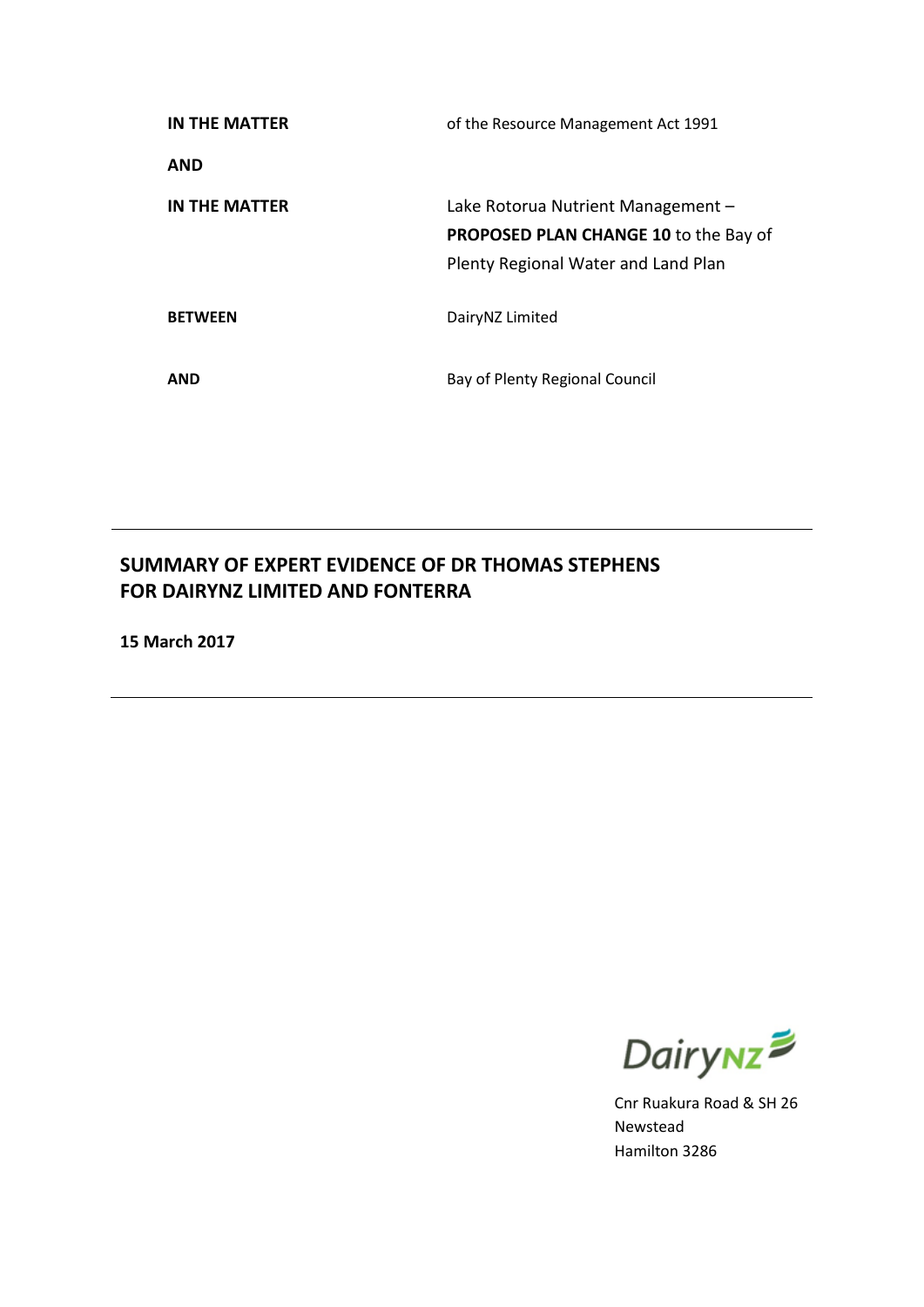# **CONTENTS**

|    | 1. Introduction                                                      | 3 |
|----|----------------------------------------------------------------------|---|
|    | 2. Summary                                                           | 3 |
| 3. | Matters in Agreement                                                 | 4 |
|    | 4. Matters in Disagreement                                           | 4 |
|    | 5. TLI Improved prior to alum dosing (pre-2006)                      | 4 |
|    | 6. A deficiency of P (P-limitation) drove TLI improvement since 2006 | 5 |
|    | 7. P-Management is uncertain but critical                            | 8 |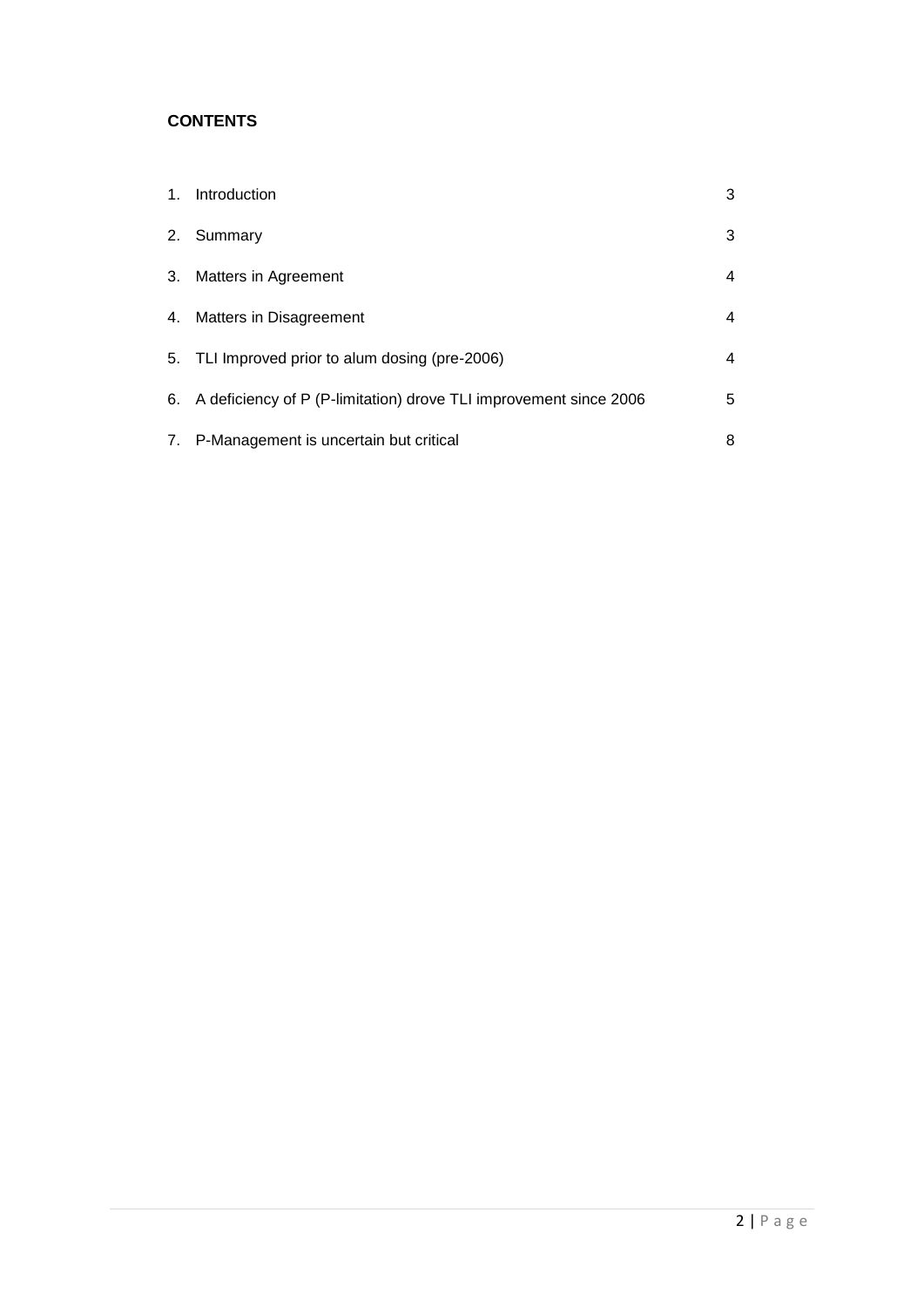## **1. INTRODUCTION**

1.1 My full name is Thomas William Stephens. My qualifications and expertise are set out in my Statement of Primary Evidence ("Evidence"). I confirm I have read the Expert Witness Code of Conduct set out in the Environment Court Practice Note 2014 and agree to comply with it.

# **2. SUMMARY**

- 2.1 The purpose of my Evidence is limited to the need for a comprehensive science review to ensure an adaptive management approach is adopted for P and N, by PC 10.
- 2.2 To emphasise the need for ongoing science reviews, my Evidence examined the evolution of science regarding algal-nutrient dynamics within Lake Rotorua, from the early 1970s to Present. In particular:
- 2.2.1 Lake Rotorua attained a TLI ≤4.2 in 2012 and 2014 unexpectedly, under circumstances of increased anthropogenic N-loading and decreased P-loading by alum;
- 2.2.2 The lake's response to alum including x1000 fold reductions in N-fixing cyanobacteria and statistical evidence for lake-wide, long-term rising P deficiency are robust evidence that algal biomass was P-limited throughout the period of improving water quality (e.g., TP and Chl-a trending down at twice the rate of TN; TN/TP ratios rising 6%/yr over 2001-2012; TN/TP mass ratios >20 indicating strong P-limitation during 2012 and 2014 [Abell et al., 2012]). By contrast, in the 1970s scientific consensus believed algae were largely N-limited, before revising this in the 2000's to suggest algae were alternately P, N or co-limited, and most recently, scientific consensus believes nutrient addition bioassays to be inappropriate and the information they generate, contradictory and spurious, for identifying which nutrient(s) to manage algal blooms with;
- 2.2.3 Lake improvement by P-limitation raises the potential for greater emphasis on Pmanagement to manage for algal blooms in Lake Rotorua;
- 2.2.4 Marked reductions in P-loading will be required whether for a P- or co-limited TLI ≤4.2 in Lake Rotorua, emphasising the need for robust research into P-strategies as part of the adaptive management proposed by PC 10.
- 2.2.5 If equal or greater reductions in P are not made to match any reduction in N, water quality will be degraded by increased cyanobacterial dominance. That will counter-act or make reductions in N-loss by land users less effective, and increase toxicity effects on the lake for both native biodiversity and recreational users.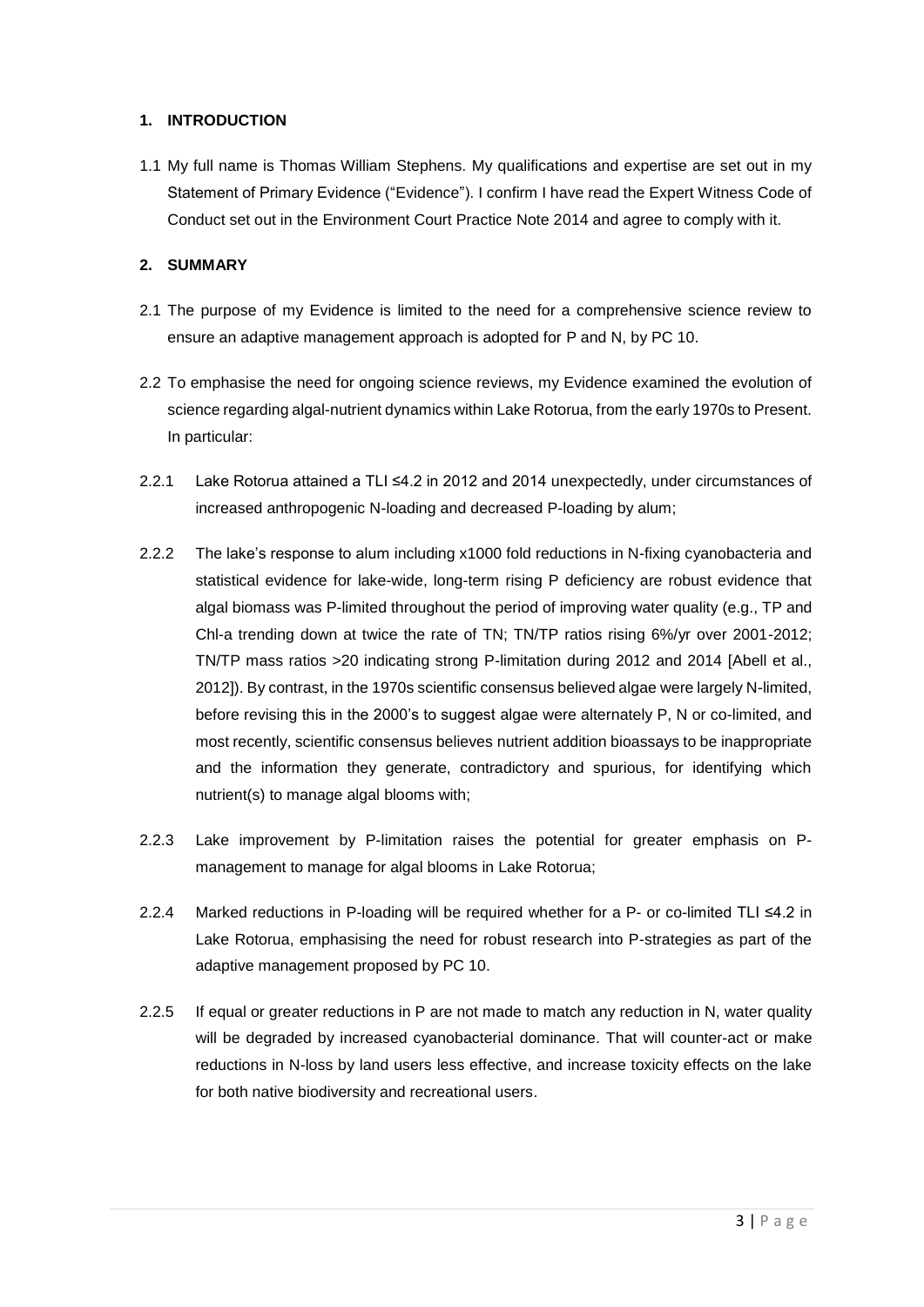#### **3. MATTERS IN AGREEMENT**

- 3.1 My Evidence is broadly supportive of other water quality experts including Dr. Rutherford, Prof. Hamilton and Mr. Bruere. Collectively, we agree upon the need for a comprehensive science review, to assure adaptive nutrient management achieves and sustains a TLI ≤4.2 in Lake Rotorua.
- 3.2 From this, I strongly support proposed Methods LR M2 and M3 or the need for robust science underpinning loss, mitigation and effects of both P and N upon algal blooms in the lake.

# **4. MATTERS IN DISAGREEMENT**

- 4.1 I have read the rebuttals of Prof. Hamilton and Mr. Bruere. On review, there is little reason to change my original Evidence. There are several points where I believe a discussion between the experts would resolve differences, where my Evidence has been misinterpreted and where peer-reviewed, pertinent lake management research has been omitted.
- 4.2 Three points require clarification as they are in disagreement with Prof. Hamilton but which underpin the purpose of my Evidence to rationalise the need for a science review through LR M2, particularly into P-limitation and P-management.
- 4.3 In clarifying these points, I reiterate strong support for Methods LR M2 and M3. My points emphasise the need for a science review prioritising research into P-management, including its reporting, and explore alternative nutrient management approaches in light of P-limitation under alum but supported instead by catchment reductions in anthropogenic P-loading, to nonetheless achieve a TLI ≤4.2. Doing so by 2022, will enable a comparison to be drawn with the approach currently promoted by PC 10, to determine which is the better and regardless, ensure a robust P-reporting tool/allocation framework has been developed.

# **5. TLI IMPROVED PRIOR TO ALUM DOSING (PRE-2006)**

- 5.1 In paragraphs 1.4, 2.4 and 2.9 of Prof. Hamilton's rebuttal, he alleges the time-series analyses reported in my Evidence were "truncated" or "selective", to suggest I was incorrect to identify improving TLI prior to alum dosing in 2006.
- 5.2 The statistical information I reported in my Evidence are identical to those reported in Abell et al. (2012), where in fact, I led the time-series analysis. Likewise, in paragraph 4.5 of my Evidence I stress the time-period over which trend statistics were generated, to be 2001-2012, in keeping with my analyses for Abell et al. (2012).
- 5.3 In Figures 4.1 and 4.2 of Abell et al. (2012), improved TLI is evident since 2003, primarily in the deconstructed time-series for TP and Chl-a. Both figures are reproduced here on pages 9-10.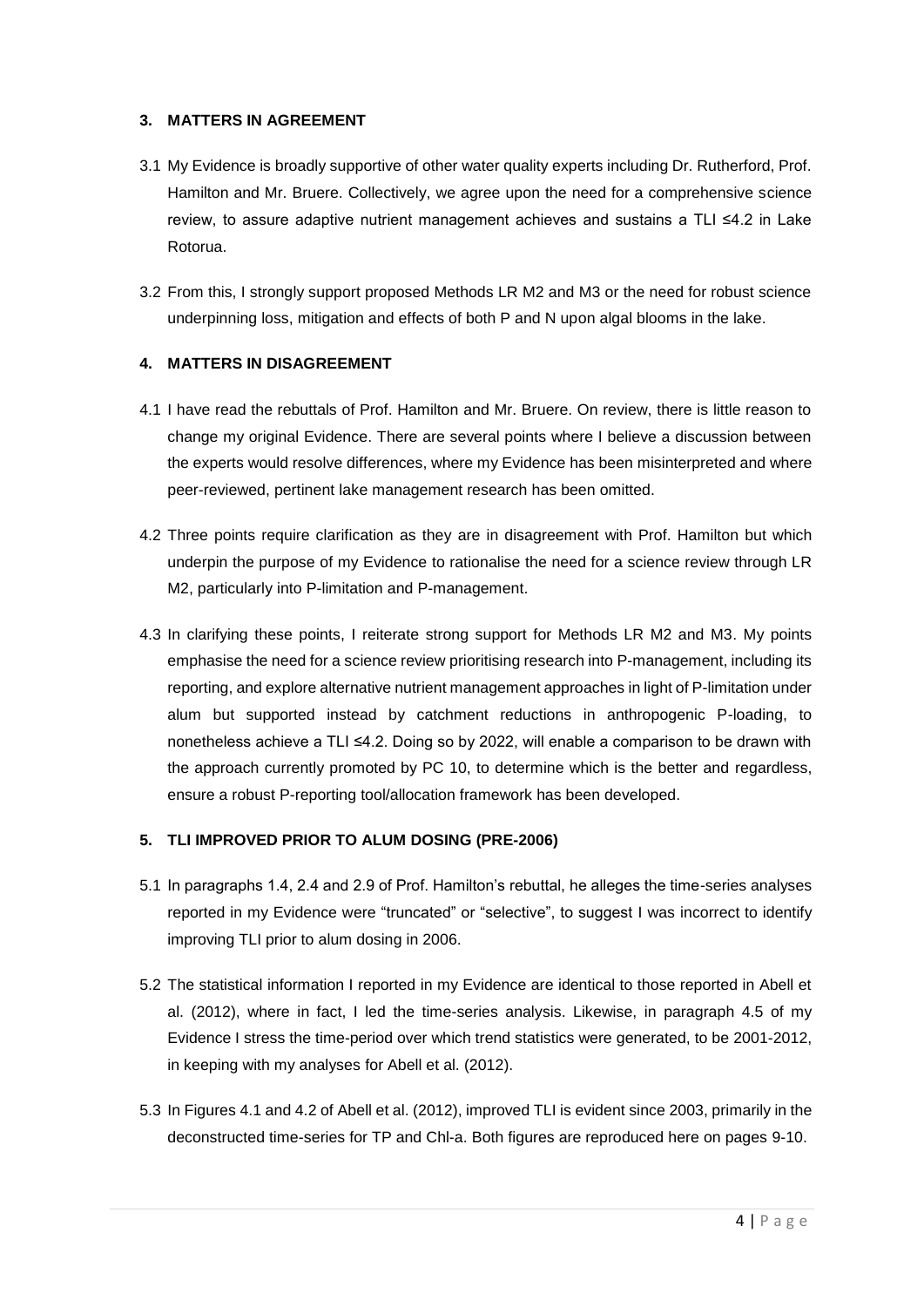5.4 Time-series deconstruction is a common statistical tool that complements trend testing. The latter determines the typical or median rate of change scaled to the full time-window, whilst the former indicates precisely where in that window change originated (i.e., unless you deconstruct a time-series, trend analysis will not tell you when a change began).

PAUSE TO DESCRIBE FIGURES 4.1 AND 4.2

- 5.5 With that in mind, I identified in paragraphs 4.4 and 4.5 of my Evidence, that trends for reduced TP and Chl-a began three years prior to alum dosing, in 2003. Given little change in climate was noted by Hamilton et al. (2012:19) 1 for the period 2000-2009, and as alum dosing began later in 2006, this points to an important but poorly understood process driving TLI in Lake Rotorua (i.e., causing ~0.5 TLI variation over two years).
- 5.6 In paragraph 4.5 of my Evidence I link this inference to the value of frequent science reviews, and not to detract from the importance of alum dosing driving later improvement. For instance, I indicate in paragraph 4.5 that most marked improvement in TLI occurred later, between 2010 and 2012, following increased alum dosing. Hence, I disagree with Prof. Hamilton in paragraph 2.9 of his rebuttal where he suggests my evidence "should be disregarded" for using a starting period of 2003, when in fact I have not done so here nor too in Abell et. al. (2012) – a mistake he repeats in his rebuttal at paragraphs 2.10 and 2.11.

#### **6. A DEFICIENCY OF P (P-LIMITATION) DROVE TLI IMPROVEMENT SINCE 2006**

- 6.1 Alum is the principal cause of improvement in TLI since 2006 I noted no disagreement in that inference. However, it was suggested the lake had not then become more P-limited by Prof. Hamilton in paragraphs 2.14 and 2.25(ii) of his rebuttal, despite this being acknowledged in technical reporting by other Council scientists (e.g., Scholes 2013; Scholes and Hamill, 2016<sup>2</sup> ).
- 6.2 To explain Section 5 of my Evidence linking alum to evidence for P-deficiency or P-limitation, it is worth noting that alum has a direct impact only on P availability, essentially locking or sequestering P. Now, if alum is the principal cause of marked improvement in TLI to ≤4.2 in 2012 and 2014, then because anthropogenic N-inputs actually rose over the last decade, the root cause of any lake improvement can only be directly linked to reduced P-loading. So, greater P-limitation of algae. For instance, Scholes (2013) revealed significantly increased NNN concentrations in 6 of 8 inflowing streams ranging between 0.1-1.4%/yr (*p*<0.05), to conclude that TN-loading from the land had actually increased during the period of improved TLI at Lake Rotorua (2002-2012). Again, alum has not locked up or sequestered N.

**.** 

<sup>1</sup> Footnote 19 from Evidence – "whilst globally there have been obvious warming trends for the 1960s and 2010, there appears to have been little change in air and water temperature of Rotorua and the lake". <sup>2</sup> Scholes and Hamill (2016:83) state "phytoplankton growth is now much more strongly limited by phosphorus

than nitrogen".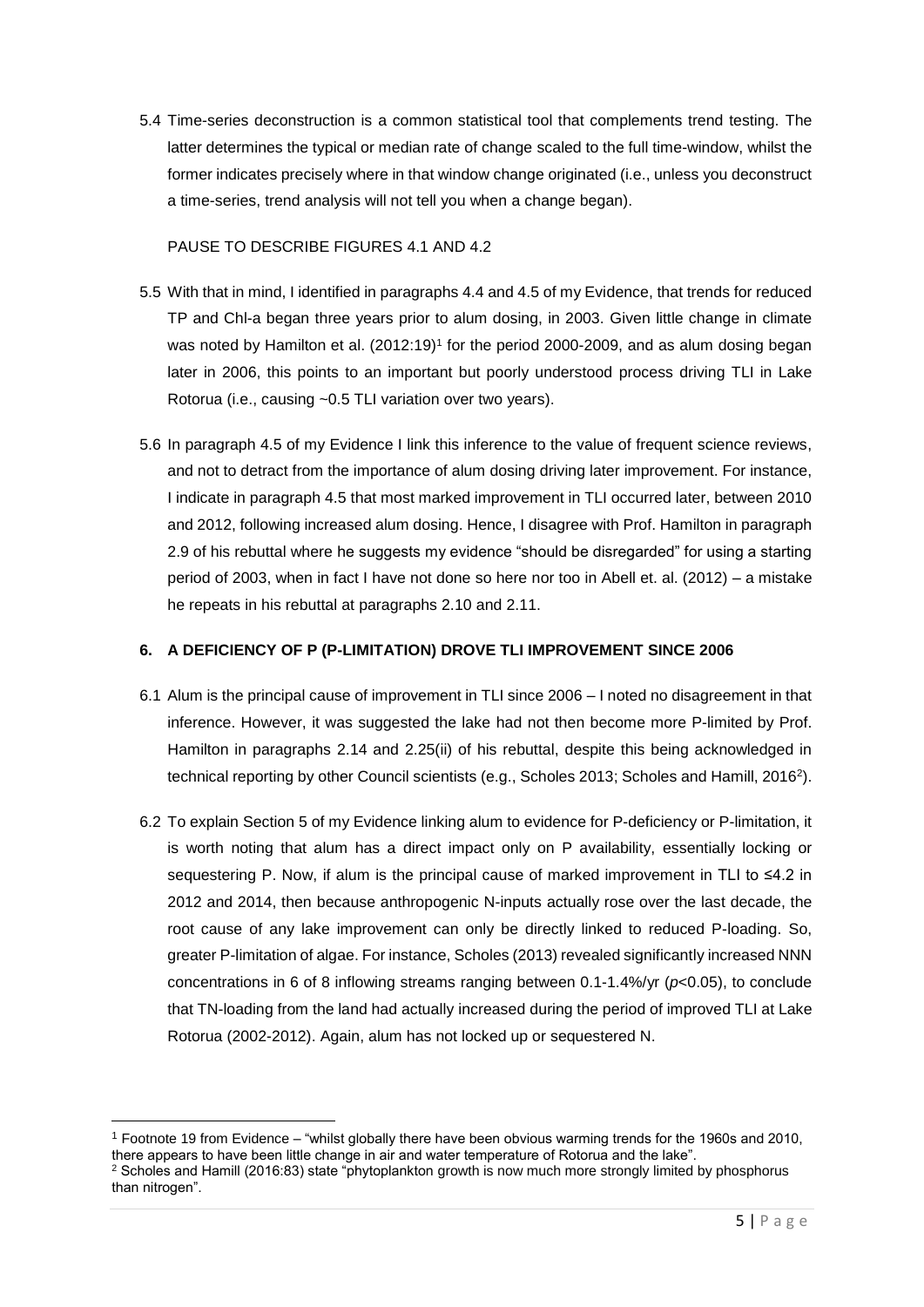- 6.3 Alum release into the Utuhina and Puarenga streams and sequestration of P both in-stream and in-lake, explains how in-lake dissolved P and TP reduced by 19%/yr and 8%/yr respectively from 2001-2012 (*p*<0.05). Together with rising anthropogenic N-loading, alum offers an explanation for why whole-lake TN/TP ratios also rose by 6%/yr (2001-2012; *p*<0.05), particularly as alum is unlikely to have altered denitrification or sedimentary N-cycling from Lake Rotorua (Hecky, pers. comm., 29/03/2017).
- 6.4 Increased TN/TP ratios resulted in strongly P-limited conditions for 2012 and 2014 when TN/TP ranged 20-28, the very same years when in-lake conditions met long-term objectives for lake TLI of ≤4.2. This is my first line of evidence pointing to P-deficiency having driven improved water quality in Lake Rotorua.
- 6.5 A second line of evidence is the similarity of change or trends in TP and Chl-a concentrations from 2001-2012. TP and Chl-a reduced by equivalent rates of 7%/yr and 8%/yr whereas TN reduced by less than half that of algal biomass (*p*<0.05) (Abell et al., 2012). In the most exhaustive and comprehensive peer-reviewed synthesis of lake algal-nutrient research to date, Schindler et al. (2016) recommend such a trend-based approach to identifying which nutrient(s) to direct policy at for managing lakes to lesser algal productivity. A deficient nutrient to target for control will be that or those approximating change in algal biomass, across the whole-lake and over multiple blooms (Schindler et al., 2016). Here, Abell et al. (2012) reveal the trends reported above were indeed lake-wide, being reproduced by multiple stations in Lake Rotorua from over a decade of monitoring algal responses to changes in nutrient availability.
- 6.6 Adopting international best scientific practice for lake algal-nutrient management, the equivalent reductions in whole-lake TP and Chl-a across Lake Rotorua for more than a decade and their dissimilarity from changes in TN, provide a second line of evidence that P-deficiency or P-limitation is the cause of recent improved water quality.
- 6.7 At this point I should also note that in their peer-reviewed state of the science, Schindler et al. (2016) eschew the approach taken by Professor Hamilton to rely on nutrient addition bioassays to inform nutrient management for improved water quality. Schindler et al. (2016) demonstrate that the latter have consistently failed to predict lake responses, to real-world *reductions* rather than *addition* of nutrients, from over 40 years of whole-lake experimentation, globally. Nutrient addition bioassays, being conducted for very limited periods of time (days) in minute fractions of a whole lake (litres), provide "often give spurious and confusing results" that bear little relevance to solving the problem of algal blooms in lakes (Schindler et al., 2016: 8923)<sup>3</sup>.
- 6.8 Now, in a third line of evidence for P-deficiency having driven recent improved TLI to ≤4.2 at Lake Rotorua, I revealed that the alum-driven reduction in algal biomass since 2006 was most

**.** 

<sup>&</sup>lt;sup>3</sup> Schindler et al. (2016) refer to small-scale experiments of short duration, where nutrients are added rather than removed which include nutrient addition bioassays.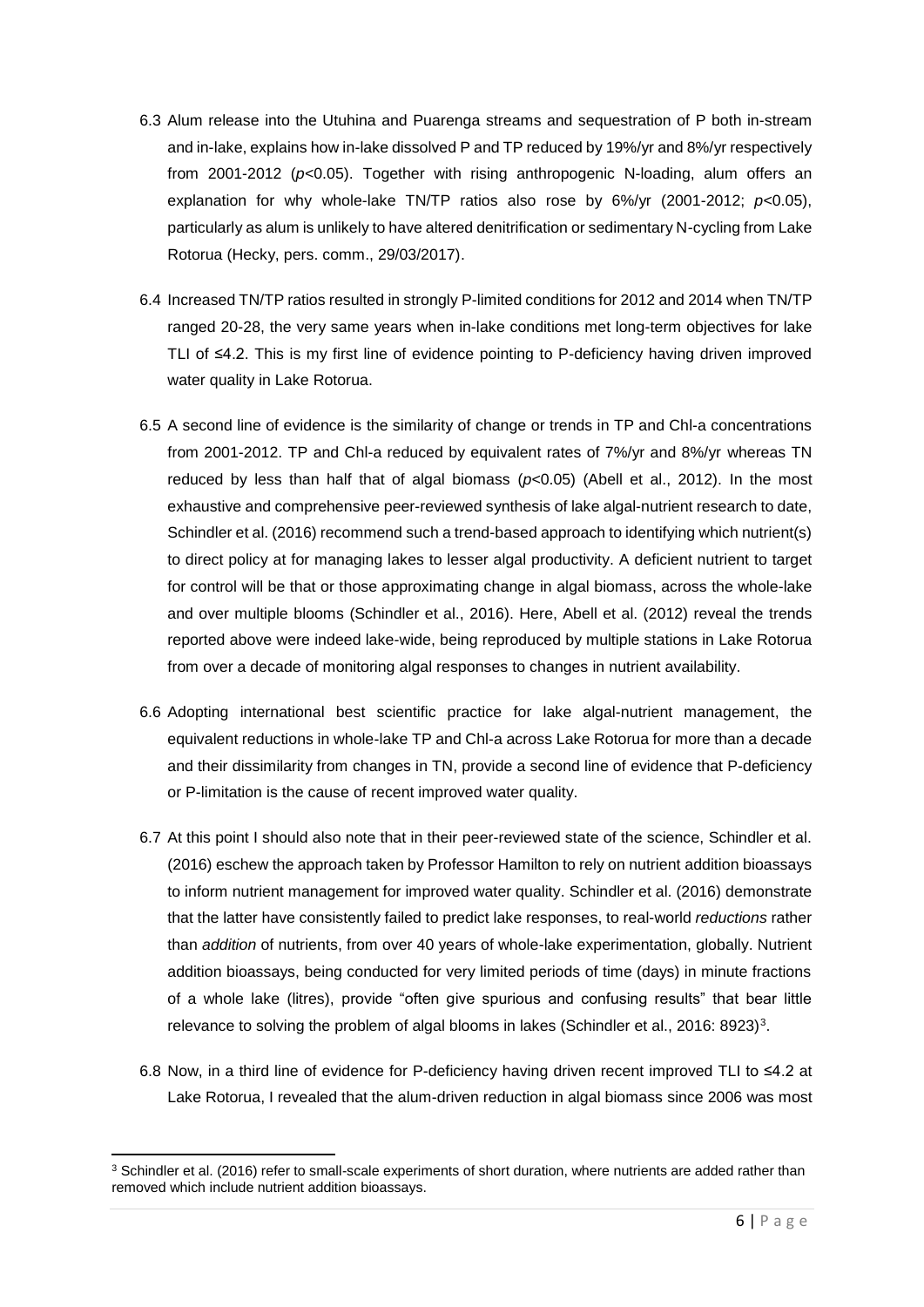stark in cyanobacterial species. Cyanobacteria, especially N-fixing forms, underwent a x1000 fold reduction (please refer to Figure 7 of Smith et al., 2016 reproduced here on page 11).

PAUSE TO DESCRIBE FIGURE 7

- 6.9 The alum-driven decline in atmospheric N-fixation explains why organic or algal-supplied N fell by 5%/yr from 2001-2012 (*p*<0.05), considerably more than coeval TN declines of 3%/yr, and whilst anthropogenic N-loading actually increased by 0.1-1.4%/yr (from 2002-2012; *p*<0.05) (Scholes, 2013). That difference of greater organic-N reduction on a background of rising inorganic-N is important; it suggests any reduction in TN was not linked to N-deficiency as inorganic-N is the principal source of N for algae (i.e., for inorganic N to be limiting, TN reductions would have been equal to or greater than that of organic-N [Schindler et al., 2016]).
- 6.10 Pieced together in chronological order, reduced in-lake TN of 3%/yr (2001-2012, *p*<0.05), is in fact *a consequence rather than cause* of reduced algal, especially cyanobacterial, biomass. The timing of that reduction in cyanobacterial biomass since 2006, with the onset of alum dosing, instead points again to a deficiency of P caused by alum having directly driven an equivalent reduction in Chl-a and then indirectly, considerably less reduction in TN but primarily organic-N.
- 6.11 Essentially, whilst the anthropogenic N-tap continued to flow, the atmospheric N-tap driven by cyanobacteria was closed, through the reduction in TP caused by alum. This deductive approach to explaining changes not simply in TP and Chl-a but also algal community composition and TN across the whole-lake and in the long-term by P-limitation, through a link to the introduction of alum, is recommended by Schindler et al. (2016) to reliably identify a deficient nutrient(s) to prioritise for lake management of algal blooms.
- 6.12 In Section 5 of my Evidence, I have purposely followed cutting-edge *international* best scientific practice for lake algal-nutrient science. By linking multiple independent strands of whole-lake, long-term evidence in Lake Rotorua, a deficiency of P or P-limitation is almost certainly responsible for recently improved water quality. From this, managing P-alone could plausibly and effectively deliver the same outcome as managing N and P together for a TLI of ≤4.2, contrary to paragraphs 2.16, 2.25 (ii) and 2.26 of Prof. Hamilton's rebuttal, and evidenced by actual conditions occurring in the lake now.
- 6.13 It is my opinion that Prof. Hamilton's reliance on a single strand of evidence presented by nutrient addition bioassays, fails to implement the recommendations or reflect the scientific consensus of our lake eutrophication peers. I would reiterate the comprehensive state of the science review by Schindler et al. (2016) identifies the inability of short-term, nutrient addition bioassays to represent whole-lake algal-nutrient dynamics, and the irrational belief that adding nutrients to a lake indicates the effect of their removal. Schindler et al. (2016:8924-8925) are damning about the approach taken by Prof. Hamilton when they state "we suggest that such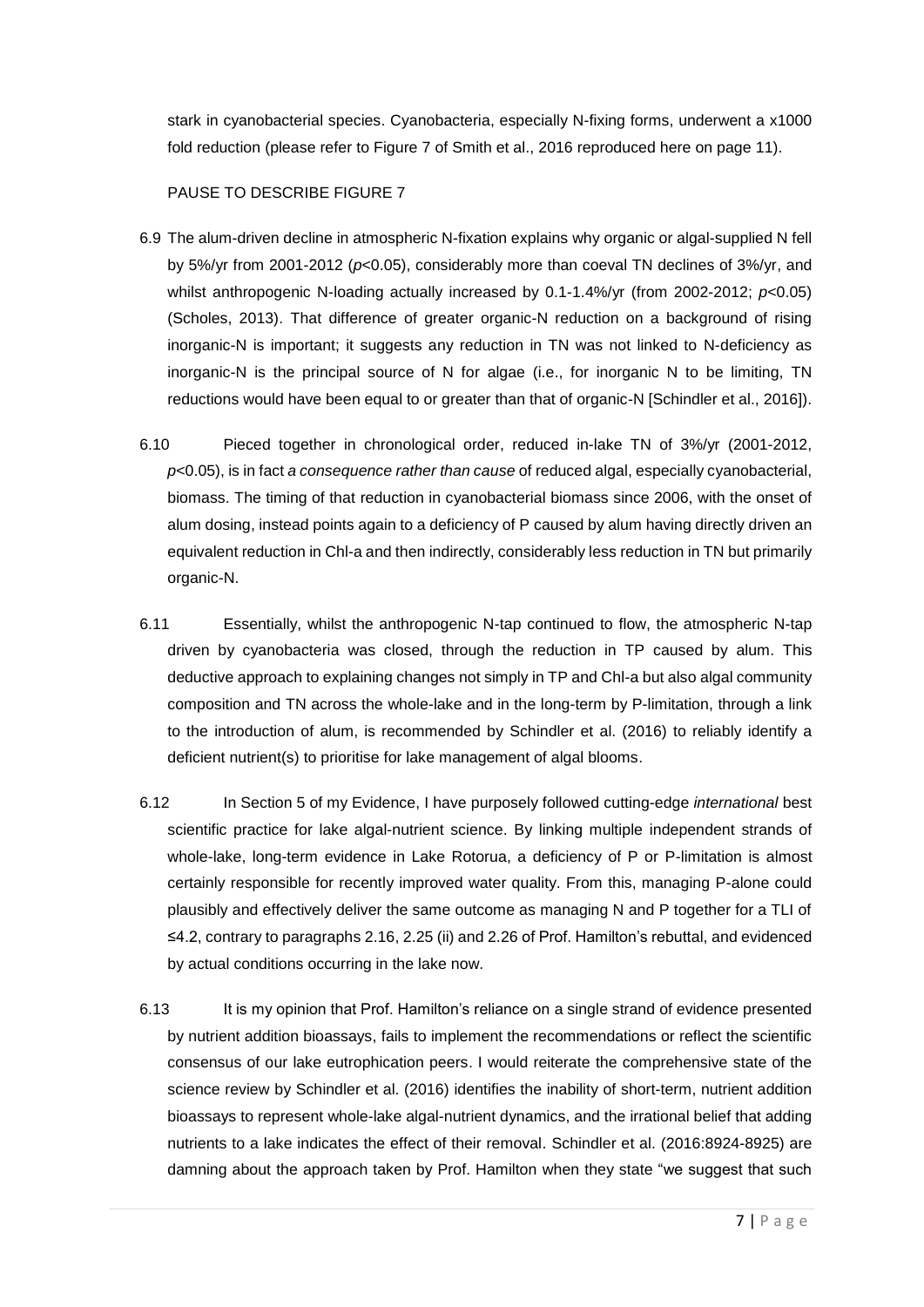assays no longer be used to guide eutrophication management in whole lakes" and "it is unfortunate this short-coming of nutrient enrichment bioassays has not been understood by…regulatory agencies".

#### **7. P-MANAGEMENT IS UNCERTAIN BUT CRITICAL TO MANAGING LAKE ROTORUA**

- 7.1 Prof. Hamilton misquotes my Evidence in paragraph 2.26 of his rebuttal, to omit my stating "the scientific evidence is *uncertain regarding, whether*" (emphasis added) prioritising Pmanagement would carry with it lesser cost or risk. Instead, he alleges that is in fact the case.
- 7.2 Certainly, P-management has been successful the world over in managing algal blooms, and is widely accepted to incur costs between a quarter to a tenth those of both P- and Nmanagement (Sterner, 2008; Schindler et al., 2008). Schindler et al (2016) cite numerous independent peer-reviewed publications documenting 39 lakes of varying state, size and land use across 9 developed countries where eutrophication decreased following P-management. Although likely to incur considerably lesser cost, given the limited research into dedicated Pstrategies, that is those that target P rather than N specifically on Rotorua urban, farm or forestry land, I cannot say by how much nor too confirm therefore it will be the case in Lake Rotorua as I stressed in Section 7 at paragraphs 7.3, 7.6 and 7.7.
- 7.3 I acknowledge the recently circulated note by Dr. Richard McDowell into the potential efficacy of P-management strategies across wider New Zealand and Australia. This information like the earlier McDowell (2010) and McDowell et al. (2013) report, is largely generic with widely varying estimates of modelled P-reduction, although updated to include a single representative dairy farm from within the Rotorua catchment but remaining otherwise reliant on information gathered from differing farming systems on dissimilar soils, slope and climate in New Zealand – all key drivers of TP-loss from land users.
- 7.4 It remains highly uncertain what the potential for, efficacy and cost of P-mitigations will be in the Rotorua catchment, as reported by Park (2017) who states "there is considerable uncertainty about the level of P loss from different activities and the options available for reducing these P losses". This is especially the case for drystock, forestry and urban land users given the focus of McDowell et al. (2017) on dairying only. For instance, whether a single modelled dairying farm is representative of all dairy farms in Rotorua catchment, Table 4A in Hamilton et al. (2012:69) notes dairying contributes only 16% of the lake's anthropogenic Pload (4 of 25.3 tonnes/yr). Instead, 53% is contributed from drystock (13.4 tonnes TP/yr), 15% by urban and wastewater sources (3.9 tonnes TP/yr) and 7% from forestry users (1.8 tonnes TP/yr).
- 7.5 In Section 6, my Evidence points out that whether the lessons of alum-driven P-limitation alter future lake management, to achieve the 43-64% reduction in anthropogenic P-loss proposed by PC 10 for co-limitation to TLI ≤4.2, P-strategies will need to be better researched. Principally,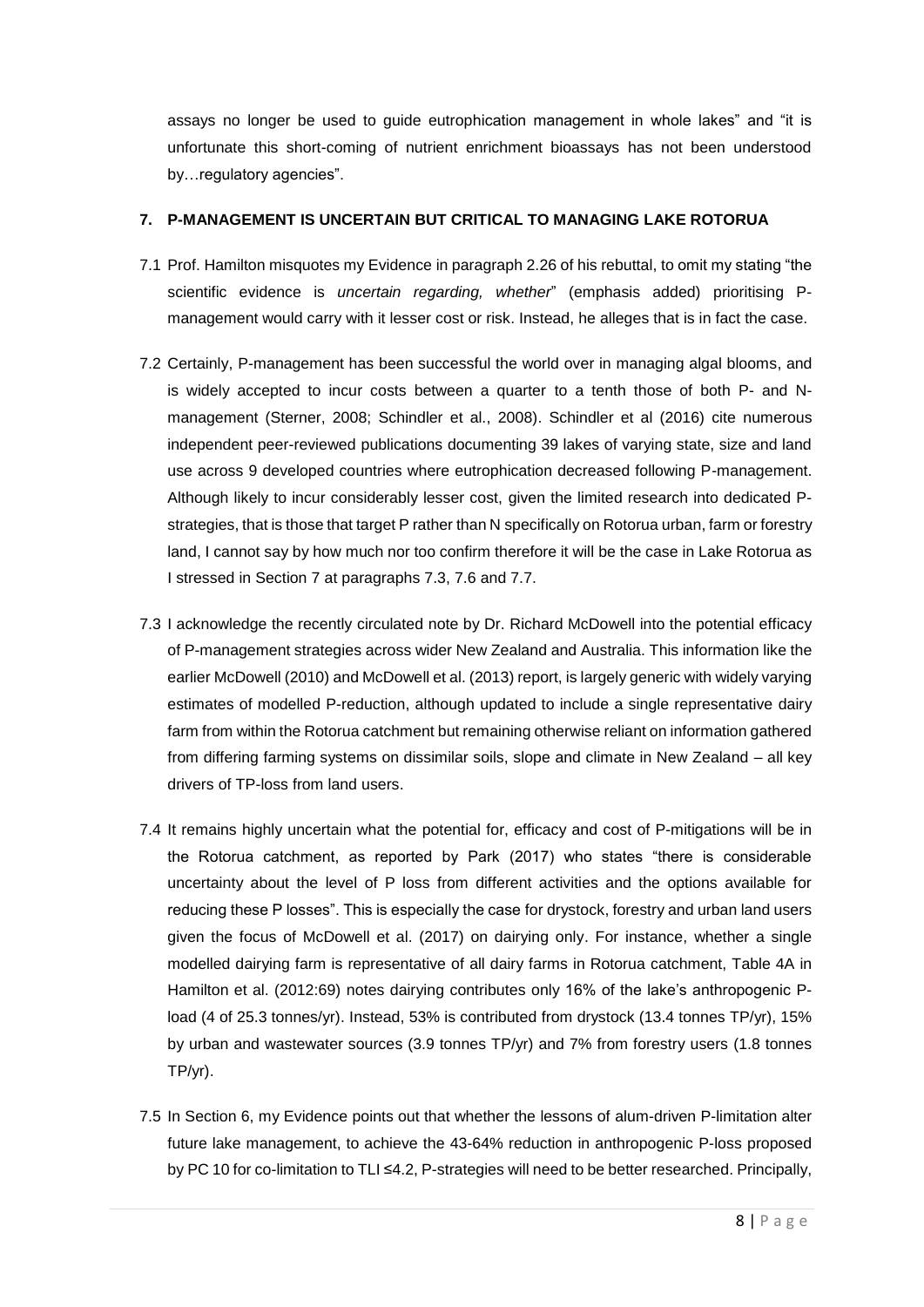the costs, risks and effects thereof when tailored to the specific catchment farming systems, forestry blocks and urban sources, which I believe should be a priority for the science reviews proposed by LR M2.

7.6 To avoid confusion, I should reiterate that in paragraph 6.6 I state both the dearth of research into P-strategies and a possible requirement of the operative Regional Policy Statement for a TN rather than effects-based objective, I have not proposed any change in the recommended nitrogen targets of LR Policy 1 in PC 10. Hence, despite my confidence that reductions in P alone have driven recent improvement to water quality, I have to support both N and P being managed at this time. Instead, it is my opinion the balance therein might change through improved understanding of algal-nutrient dynamics and specific knowledge about P-strategies in the Lake Rotorua catchment. To act on that knowledge though requires formal and robust best international scientific practice, with reviews of sufficient scope to redefine nutrient targets for the same fixed algal and clarity (effects) expected under Objective 11 of the Regional Policy Statement.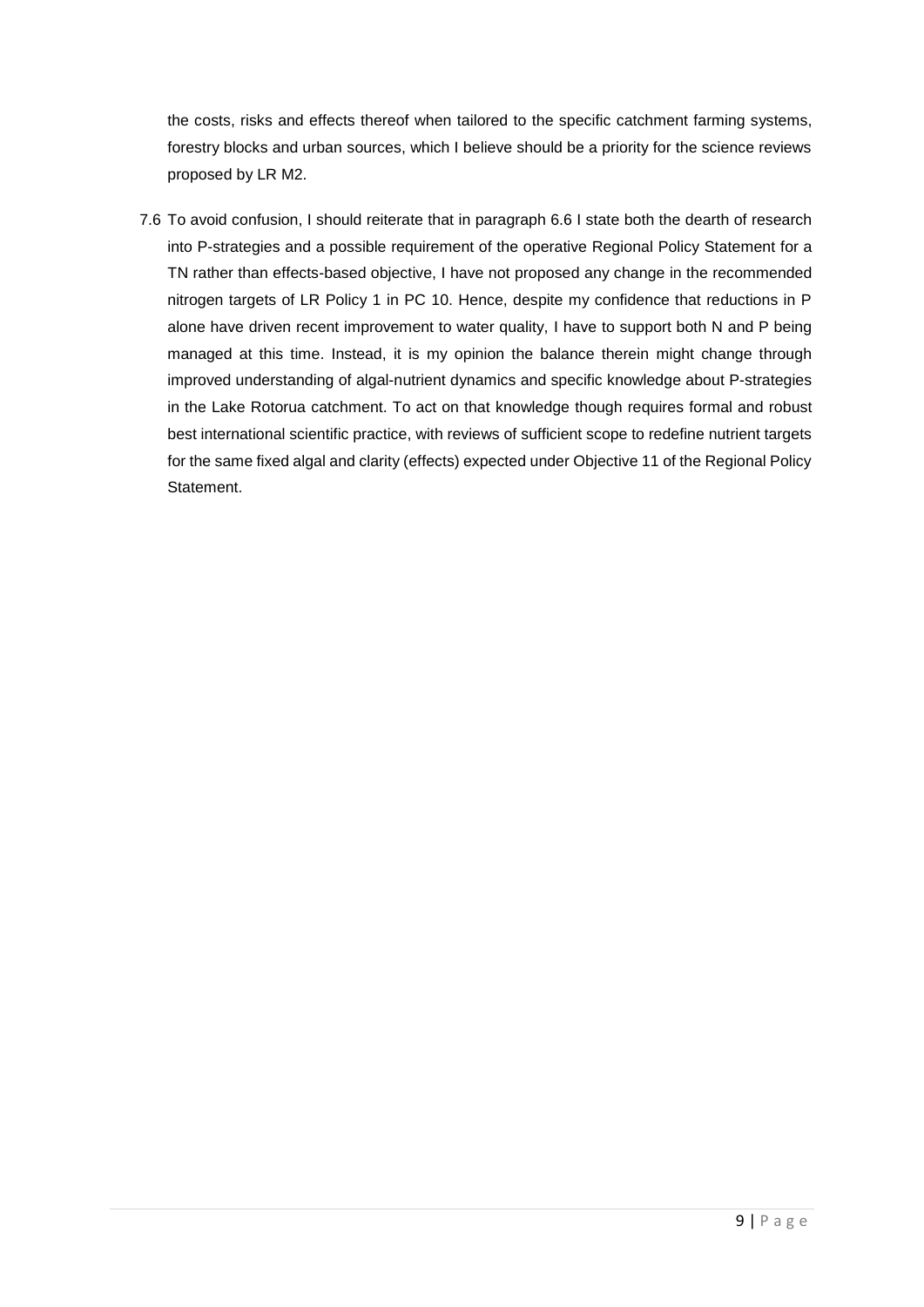## **FIGURES REFERRED TO IN EVIDENCE**

Figure 4.1 from Abell et al (2012) – deconstructed time-series showing the "long-term trend" for improvement beginning in 2003 for TP and Chl-a at Site 2 (Lake Rotorua). Note less distinct response of TN even after alum dosing began in 2006 supporting its reduction only after and through P-limitation of algae. Referred to in Paragraph 4.4.



Figure 4.1 Decomposed time-series components for site 2 amongst TLI parameters for the period 17/10/2001-17/10/2012 (units: TP, chl a and TN = mg/m<sup>-3</sup>; Secchi depth = m). Daily observations of surface water quality (0-6 m depth) are plotted as the uppermost graph of each TLI parameter, followed by the seasonal component (12-month period), long-term trend (loess smoothed) and residuals in corresponding units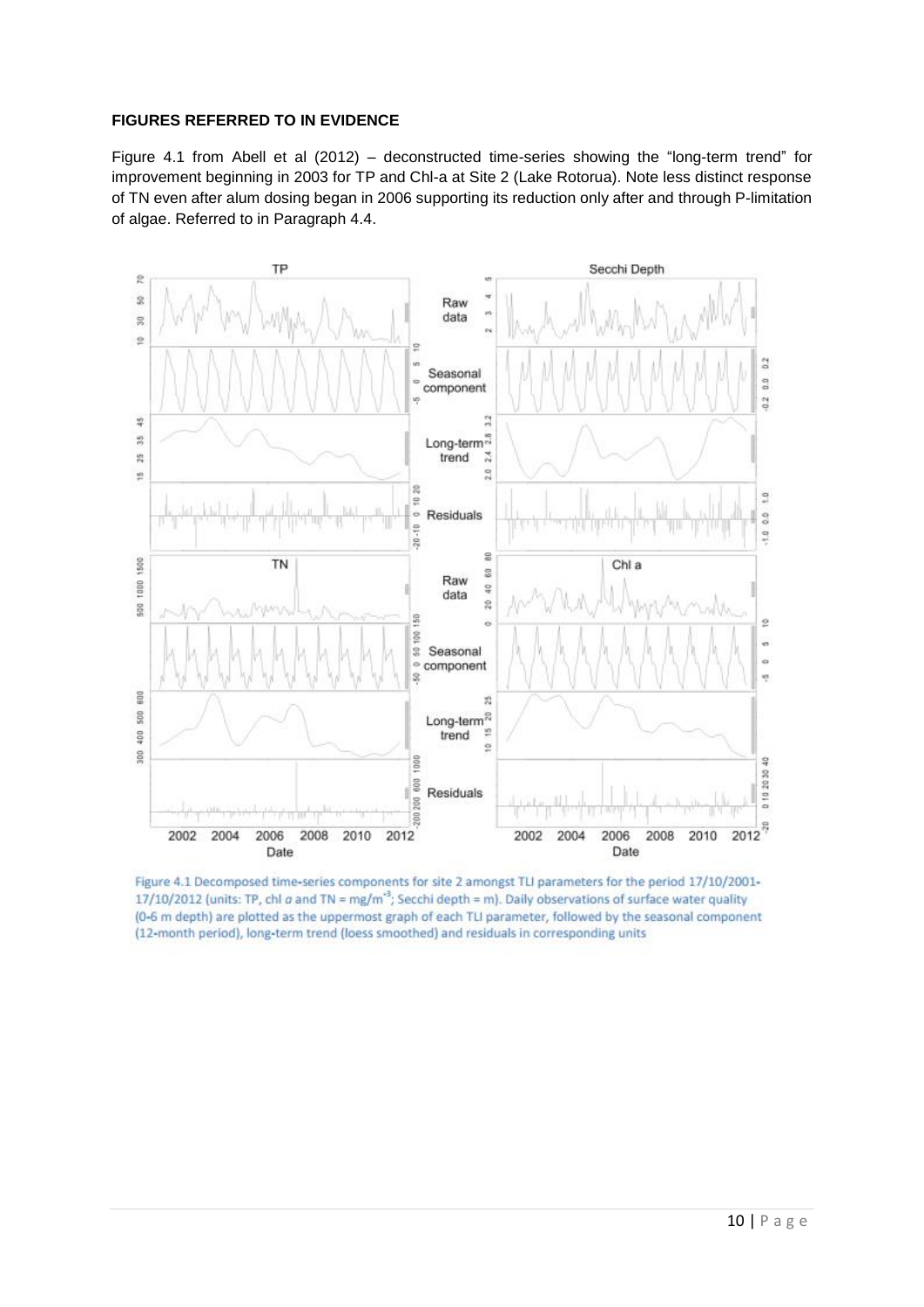Figure 4.2 from Abell et al (2012) – deconstructed time-series showing the "long-term trend" for improvement beginning in 2003 for TP and Chl-a at Site 5 (Lake Rotorua). Note later response of TN after alum dosing began in 2006 supporting its reduction only after and through P-limitation of algae. Referred to in Paragraph 4.4.



Figure 4.2 Decomposed time-series components for site 5 amongst TLI parameters for the period 17/10/2001-17/10/2012 (units: TP, chl  $\alpha$  and TN = mg/m<sup>-3</sup>; Secchi depth = m). Daily observations of surface water quality (0-6 m depth) are plotted as the uppermost graph of each TLI parameter, followed by the seasonal component (12-month period), long-term trend (loess smoothed) and residuals in corresponding units